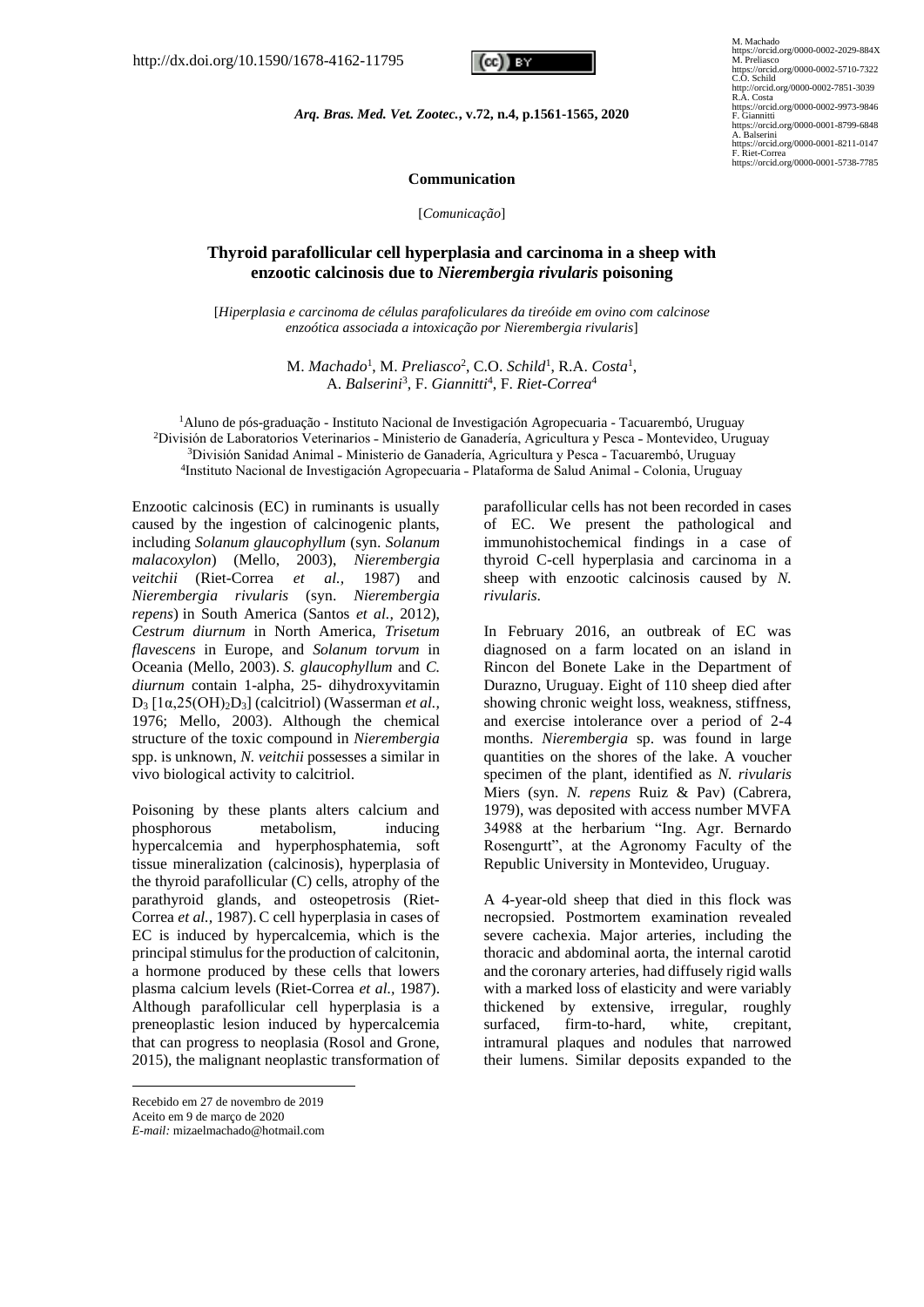bicuspid valve, including the chordae tendineae, and the aortic semilunar valves. Mineralized deposits were also found in the pulmonary parenchyma and bronchi, and the caudodorsal aspects of the caudal lung lobes failed to collapse. Extending diffusely from the corticomedullary junction to the medullary side of the renal parenchyma in both kidneys, there was a fairly well-demarcated band in which the renal parenchyma had myriad pinpoint, equidistant, white, chalky mineralized foci, often arranged in linear arrays. Additionally, multiple, coalescing, irregular, white, homogeneous nodules, up to 3- 10mm in size, with indistinct borders, expanded to the thyroid gland bilaterally (Figure 1).



Figure 1. Sheep poisoned by *Nierembergia rivularis*. Thyroid gland. Parafollicular cell hyperplasia and carcinoma. Multiple, coalescing, irregular, white nodules with variable distinct borders cover the parenchyma (\*).

Histologic examination revealed mineralization of the soft tissues, which was particularly severe in the tunica media of the aorta and coronary arterioles, alveolar septa of the lungs, and renal tubules and arterioles. In the affected arteries and arterioles, medial mineralization was often accompanied by intimal hyperplasia. The mineral nature of the deposits in the aorta, lungs and kidneys was confirmed by Von Kossa staining.

Additionally, the thyroid gland showed extensive disruption of the histoarchitecture by multinodular, non-encapsulated, moderate-tohighly cellular masses, composed of proliferating epithelial cells arranged in solid nests, nodules, and packets, supported by a fine fibrovascular stroma (Figure 2A). The cells were round to polygonal in shape, with moderate amounts of finely granular eosinophilic cytoplasm, indistinct cell borders, round to oval central or paracentral nuclei with coarse chromatin, and 1-2 magenta nucleoli. Anisocytosis and anisokaryosis were moderate. In areas of high cellularity, some cells were spindle-shaped, and occasional cells showed karyomegaly, vesicular chromatin, and/or nuclear membrane indentations. Occasional neoplastic cells within nodules had a shrunken hypereosinophilic cytoplasm with nuclear pyknosis or karyorrhexis (Figure 2B).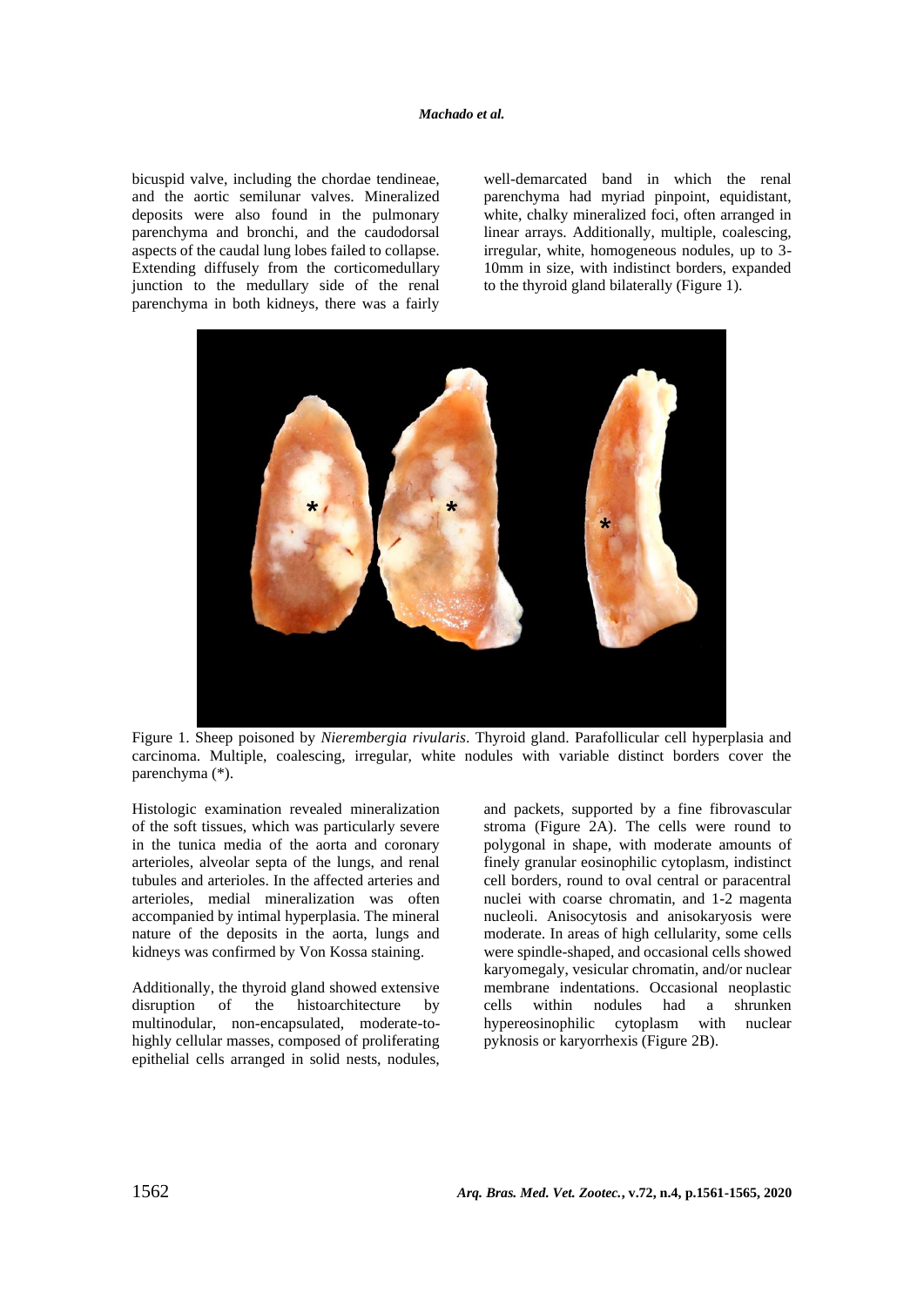#### *Thyroid parafollicular…*



Figure 2. Sheep poisoned by *Nierembergia rivularis*. Thyroid gland. Parafollicular cell carcinoma. A. Section of thyroid disrupted by a partially delimited multilobular, expansive and unencapsulated mass, composed of cells arranged in nests and packets, supported by a minimal amount of fibrovascular stroma; H&E. 200x. B. Moderate anisocytosis and anisokaryosis, with karyomegaly (black arrow) and apoptotic cells (white arrows); H&E, 400x. C. Neuron-specific enolase immunohistochemistry. Diffuse, strong, granular, cytoplasmic immunoreactivity in neoplastic cells; 200x. D**.** Calcitonin immunohistochemistry. Granular cytoplasmic immunoreactivity is evident in some neoplastic parafollicular cells; 200x.

In some areas, the proliferating cells compressed and partially or completely occluded the thyroid follicles and occasionally disrupted the basement membrane and infiltrated the interstitium, entrapping pre-existing colloid-filled thyroid follicles, which were sometimes lined with hyperplastic thyroid epithelium. Multifocally in these areas, the infiltrating cells were separated by eosinophilic fibrillary collagenous material that was highlighted by Gomori trichrome staining. Occasionally, neoplastic cells surrounded a homogeneous, amorphous, lightly eosinophilic, extracellular material that was negative for Congo red stain for amyloid. There was less than 1 mitotic figure per 10, 400x fields. In the betterpreserved areas of the thyroid gland, distant to large masses, there was multifocal widespread nodular and diffuse parafollicular cell hyperplasia.

Immunohistochemistry against calcitonin, calcitonin gene-related peptide (CGRP), neuronspecific enolase (NSE), chromogranin A (CgA), and proliferating cell nuclear antigen (PCNA) was performed by following validated procedures at the University of Minnesota Veterinary Diagnostic Laboratory. The proliferating epithelial cells were positive for NSE (Figure 2C), calcitonin (Figure 2D), and CGRP and negative for CgA, an immunophenotype that is consistent with parafollicular cells (Okada *et al.,* 1991b). Interestingly, while most proliferating cells showed strong diffuse granular cytoplasmic immunoreactivity against calcitonin, in other cells, the immunoreactivity was minimal (faint) or even nondetectable, suggesting cellular undifferentiation, which also supports a diagnosis of malignancy (Wasserman *et al.,* 1976). The immunoreactivity against NSE was uniformly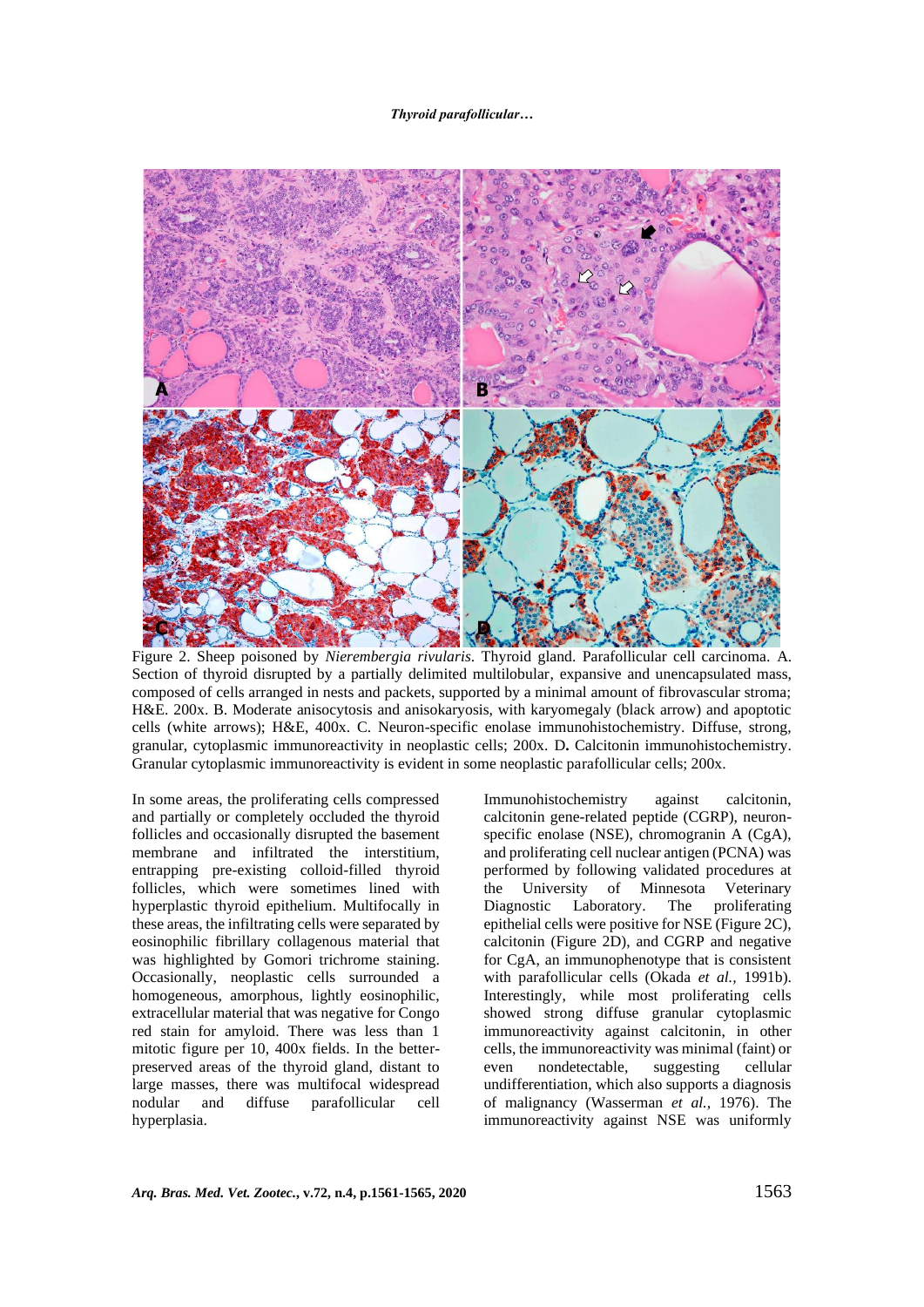strong, diffuse, cytoplasmic, and granular in the vast majority of neoplastic cells. Additionally, a large proportion of proliferating parafollicular cells were immunoreactive to PCNA, with diffuse granular nuclear reactivity.

Clinical, gross and histopathological findings in this sheep were all consistent with EC (Riet-Correa *et al.,* 1987). The main lesion caused by EC is the mineralization of the tunica media of the arteries. Gene expression modulated by the action of  $1\alpha, 25(OH)_2D_3$  and derived glycosides is known to promote smooth muscle cell differentiation and bone matrix protein synthesis. Modified smooth muscle cells produce and secrete components of the extracellular matrix with a high affinity for calcium precipitation and consequent mineralization (Barros *et al.,* 2006).

The sheep flock where this case originated had been grazing for 5 to 6 months, from late spring to early autumn, in a natural grassland highly invaded by *N. rivularis*. Similar to other calcinogenic plants, *Nierembergia* spp. poisoning induces hypercalcemia and hyperphosphatemia, which in turn result in thyroid parafollicular cell hyperplasia, parathyroid gland atrophy and osteopetrosis (Rosol and Grone, 2015). Hypercalcemia is primarily mediated by the induction of calcium-binding protein synthesis in the intestinal tract, which leads to increased calcium and phosphorus absorption (Riet-Correa *et al.,* 1987; Mello, 2003).

The increased calcium concentration in the plasma and extracellular fluids is the main stimulus for the secretion of calcitonin, a calciumregulating hormone secreted by thyroid parafollicular cells that reduces plasma calcium levels (Rosol and Grone, 2015). Hyperplasia of the parafollicular cells is a response to chronic hypercalcemia (Okada *et al.,* 1991b) and can occur due to the ingestion of calcinogenic plants, long-term intake of excess calcium (Rosol and Grone, 2015), or, more rarely, as a manifestation of paraneoplastic hypercalcemia (hypercalcemia of malignancy) (Okada *et al.,* 1991a; Rosol and Grone, 2015). As a preneoplastic lesion, parafollicular cell hyperplasia induced by chronic hypercalcemia can progress to adenoma and carcinoma (Rosol and Grone, 2015).

In ruminants, parafollicular cell hyperplasia has been described in spontaneous and experimental cases of EC induced by plants, including *N. veitchii* (Riet-Correa *et al.,* 1987), *C. diurnum* and *S. glaucophyllum* (Mello, 2003). Parafollicular cell adenoma has been described in one sheep with calcinosis of unknown cause (Neumann and Klopfer, 1975).

In a study, 30% of bulls fed high-calcium diets developed parafollicular cell hyperplasia or neoplasia (Rosol and Grone, 2015). Parafollicular cell hyperplasia and carcinoma have been described in sheep with hypercalcemia of malignancy associated with bovine leukemia virus-induced lymphosarcoma (Okada *et al.,*  1991a).The malignant differentiation of thyroid C cells may result from a preneoplastic change in response to chronic hypercalcemia (Wasserman *et al.,* 1976). The histological pattern of hyperplasia and adenoma is not particularly distinct, which makes the diagnosis difficult. However, the characteristics of malignancy present in carcinomas, such as invasive and disorganized cell proliferation, cellular pleomorphism and mitotic figures, facilitate the diagnosis (Wasserman *et al.,* 1976).

Although there was a spectrum of lesions that varied from hyperplasia to neoplasia in different sections and within sections in this thyroid gland, we based the diagnosis of parafollicular cell carcinoma on the following criteria: a lack of encapsulation, presence of highly cellular areas, moderate cellular pleomorphism, anisocytosis and anisokaryosis, neoplastic cells showing karyomegaly and nuclear atypia, and disruption of the follicular basement membrane with the intrathyroidal infiltration of neoplastic cells and fibroplasia. The histologic diagnosis was coupled with that of the immunohistochemistry.

In this case, we suggest that chronic hypercalcemia induced by *N. rivularis* poisoning may have been a predisposing factor leading to parafollicular cell hyperplasia and eventual neoplastic transformation, as described in other conditions associated with chronic hypercalcemia in sheep (Okada *et al*., 1991a).

## **ACKNOWLEDGMENTS**

We thank Yisell Perdomo from the "Instituto Nacional de Investigación Agropecuaria" and Jan Shivers from the University of Minnesota Veterinary Diagnostic Laboratory for technical